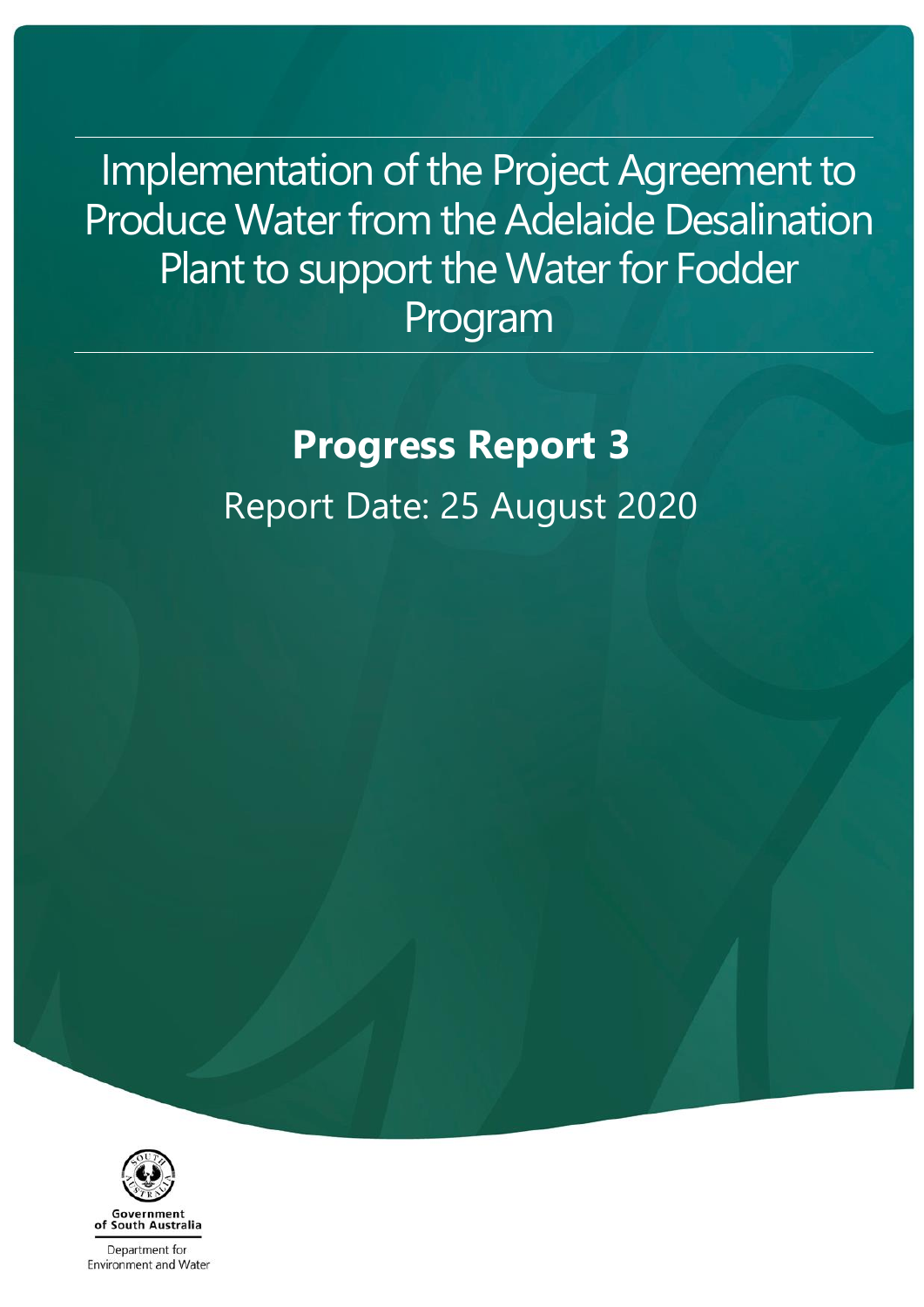### **Contents**

| Attachment 2 - Trade under Water for Fodder Program at 17 April 20204 |  |
|-----------------------------------------------------------------------|--|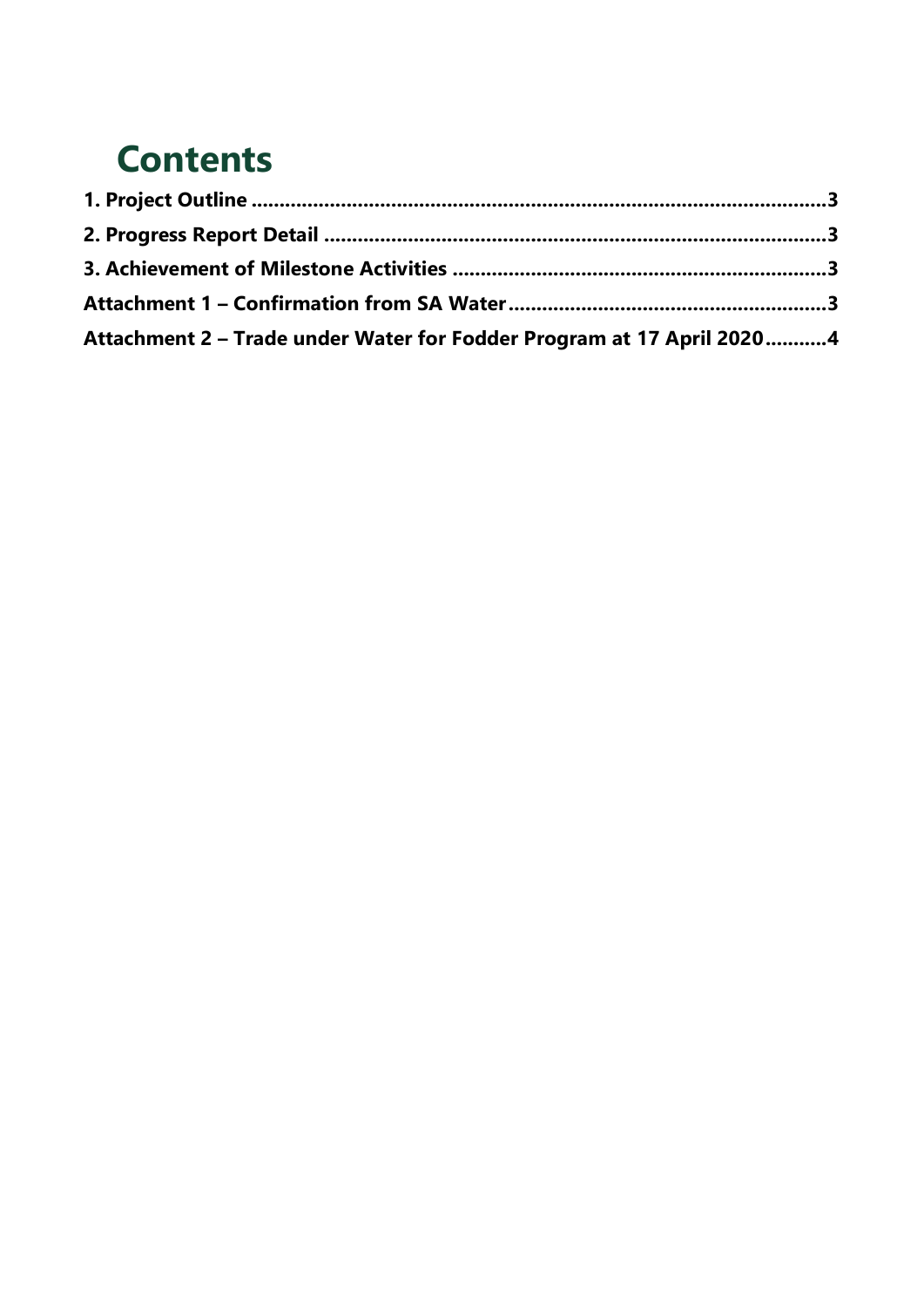## **1. Project Outline**

The Project Agreement to produce water from the Adelaide Desalination Plant to support the Water for Fodder Program (the Agreement) is an agreement between the Commonwealth of Australia and the State of South Australia (the State). The Commonwealth will fund the State to produce up to 100 gigalitres of water from the Adelaide Desalination Plant at the actual marginal cost of production and the State will transfer water allocations from entitlements held by the State in the Murray-Darling Basin (the Basin) to irrigators in the Southern Basin under the Water for Fodder Program.

## **2. Progress Report Detail**

This is the third Progress Report for the Agreement. It relates to activities completed in the period ending 30 June 2020 under the fourth Milestone of the Agreement. The provision of this report to the Department of Agriculture, Water and Environment demonstrates the completion of these milestone activities.

## **3. Achievement of Milestone Activities**

| <b>Milestone 4</b>                                                                                     |                                                                                                                          |  |  |  |
|--------------------------------------------------------------------------------------------------------|--------------------------------------------------------------------------------------------------------------------------|--|--|--|
| Output                                                                                                 | Performance milestones or benchmark                                                                                      |  |  |  |
| Production of water from the Adelaide<br>Desalination Plant.                                           | Progress report confirming production of a total of 40 GL of water<br>from the plant for the purposes of this Agreement. |  |  |  |
| <b>Completion of Milestone 4 Activities for Reporting Period 3</b>                                     |                                                                                                                          |  |  |  |
| Evidence of Activity Completion for Reporting Period 3, and an explanation of any difficulties/delays. |                                                                                                                          |  |  |  |
| <b>Activity Status as at 6 July 2020: Completed</b>                                                    |                                                                                                                          |  |  |  |

As at 30 June 2020, a total of 40.00 GL of South Australian Murray-Darling Basin water allocations held by the South Australian Government have been transferred to eligible farmers for the purposes of the Water for Fodder Program. Attachment 1 provides a summary of these trades.

The total volume produced by the Adelaide Desalination Plant in the period ending 30 June 2020 and supplied to Metropolitan Adelaide for the purposes of this Agreement was 40.00 GL. This has been confirmed by SA Water. Refer Attachment 2.

All allocation transfers and desalination production has been completed for Round 1 of the Program for the purposes of this Agreement.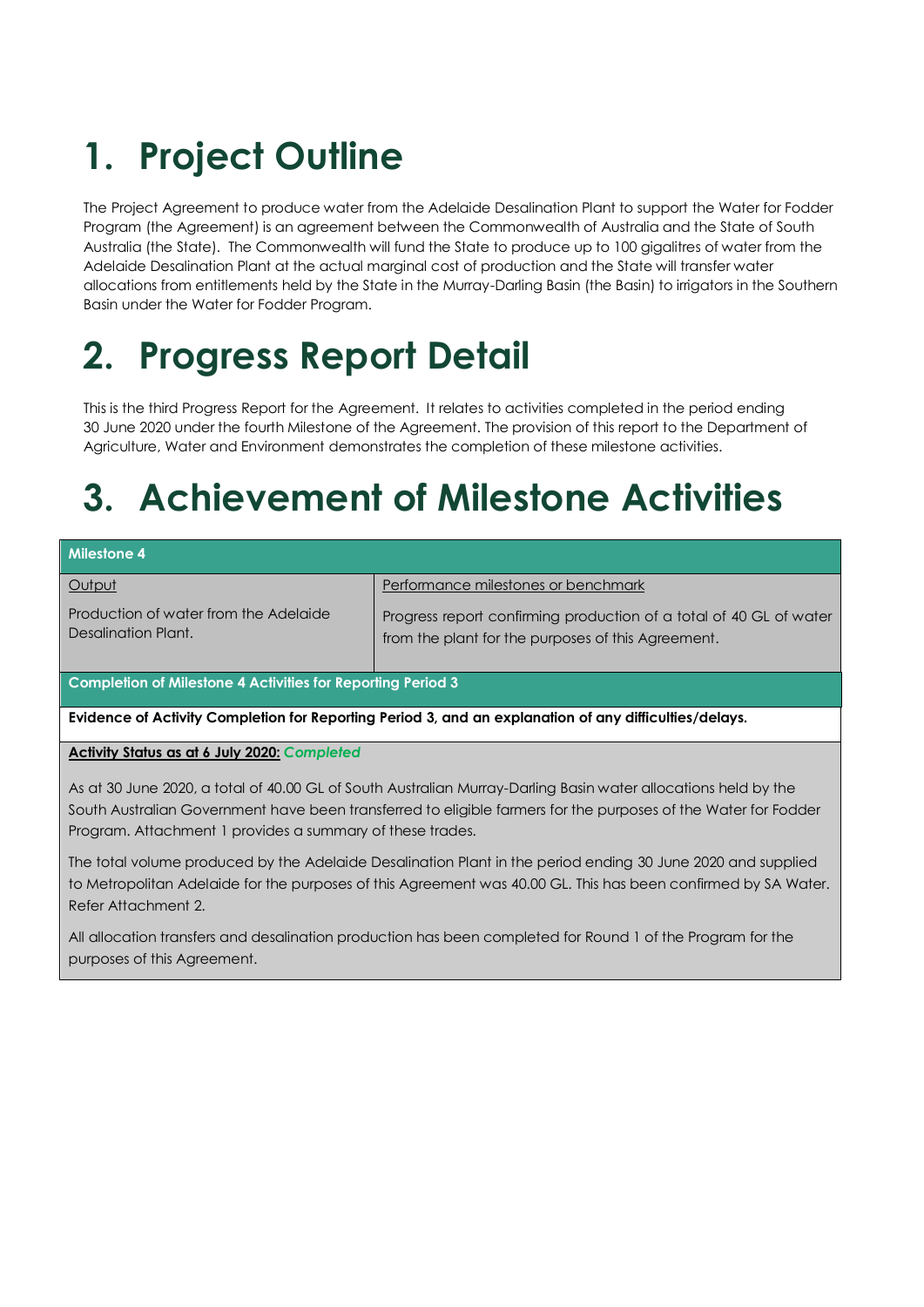## **Attachment 1 – Trade under Water for Fodder Program at 30 June 2020**

| Trade as at 30 June 2020 |              |                |  |
|--------------------------|--------------|----------------|--|
|                          | <b>NSW</b>   | 14.1           |  |
| Volume Traded (GL)       | Vic          | 25.25          |  |
|                          | <b>SA</b>    | 0.65           |  |
|                          | Total        | 40.00          |  |
| <b>Number of Trades</b>  | December     | 12             |  |
|                          | January      | 135            |  |
|                          | February     | 484            |  |
|                          | March        | 142            |  |
|                          | April        | 24             |  |
|                          | May          | $\mathbf{1}$   |  |
|                          | June         | $\overline{2}$ |  |
|                          | <b>Total</b> | 800            |  |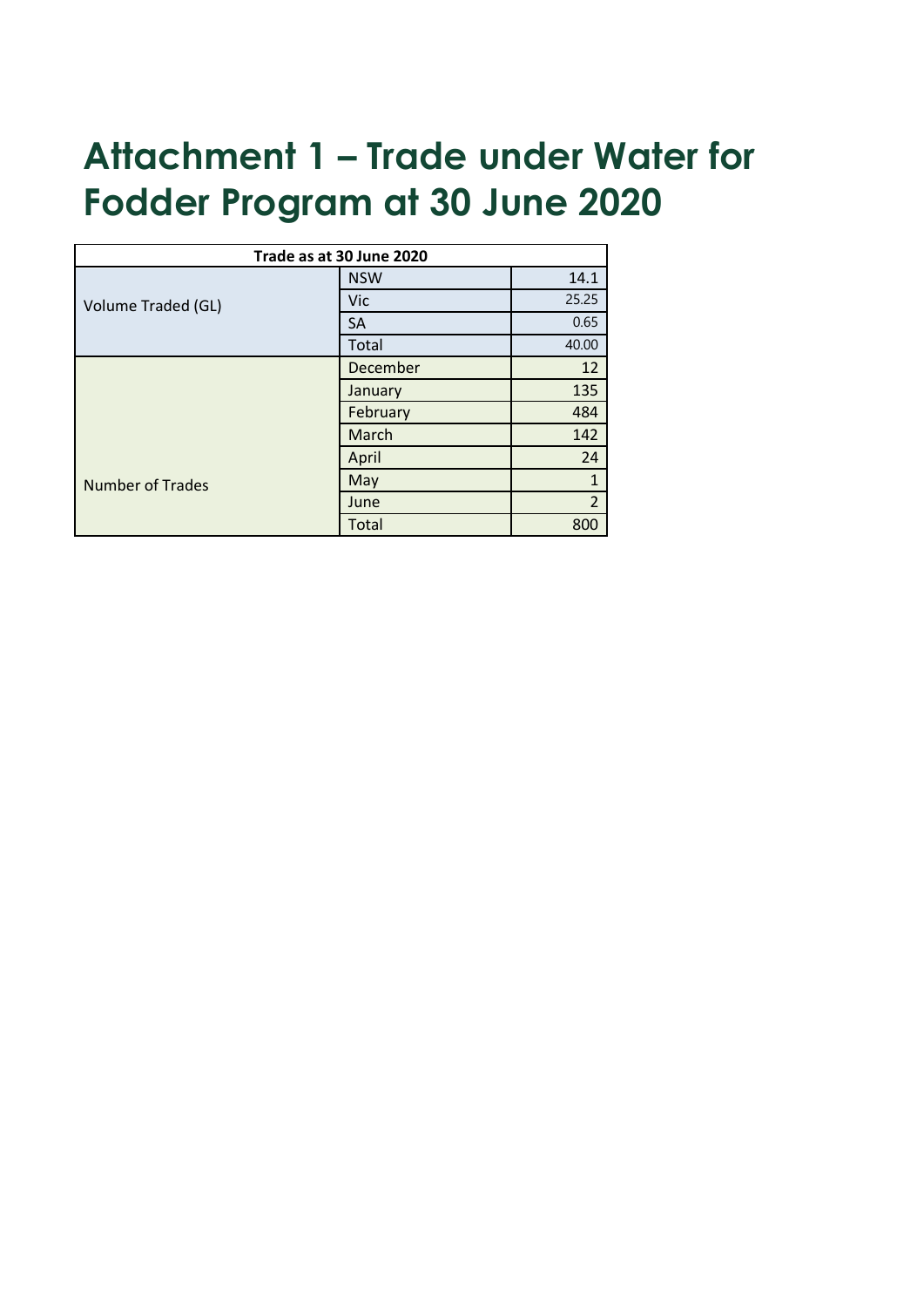## **Attachment 2 – Confirmation from SA Water**

- 
- 
- 
- -
- 
- 
- -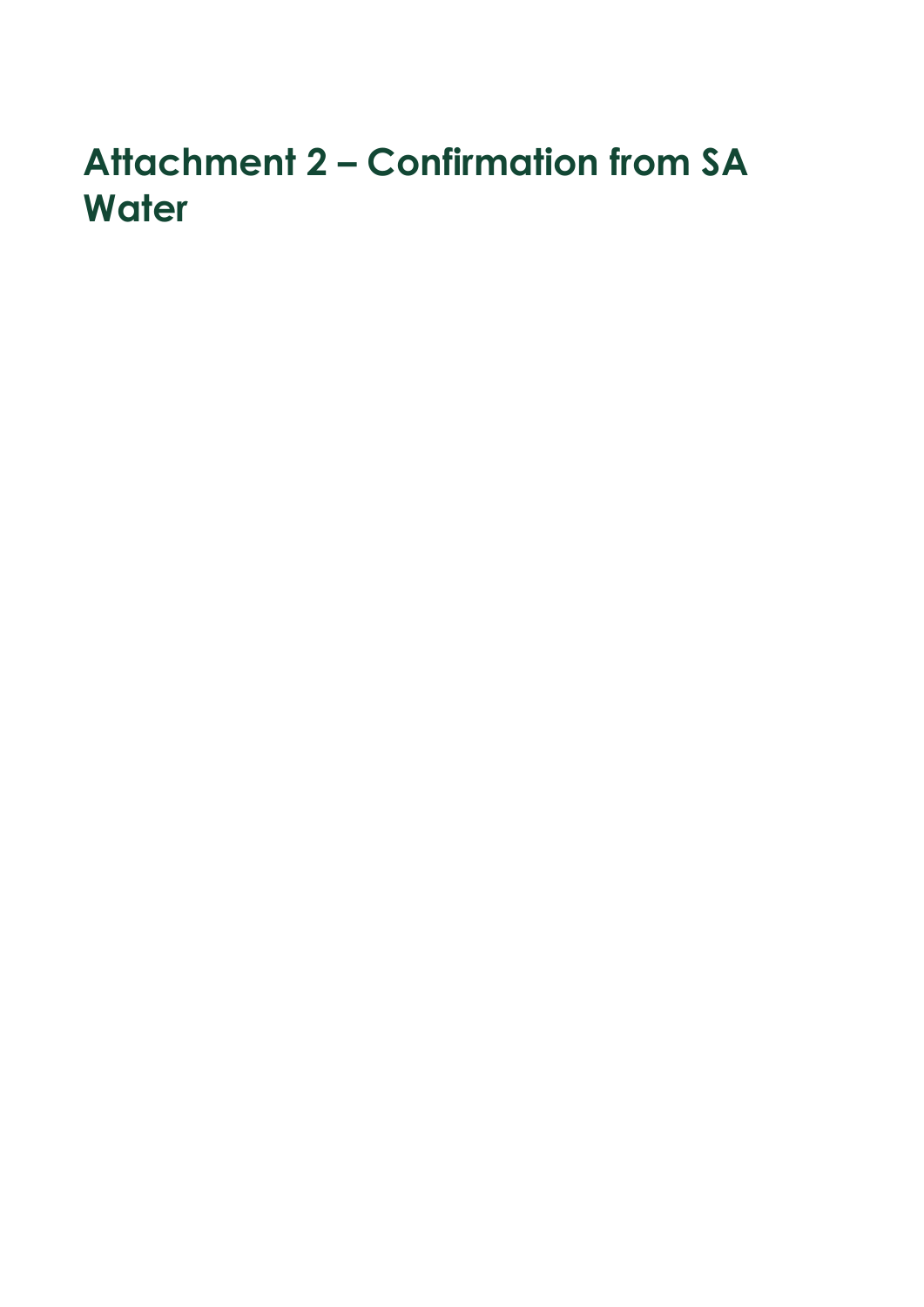## • **Operation of the Adelaide Desalination Plant**

• **Water for Fodder Program**

## **June 2020 Progress Report**





96. . . .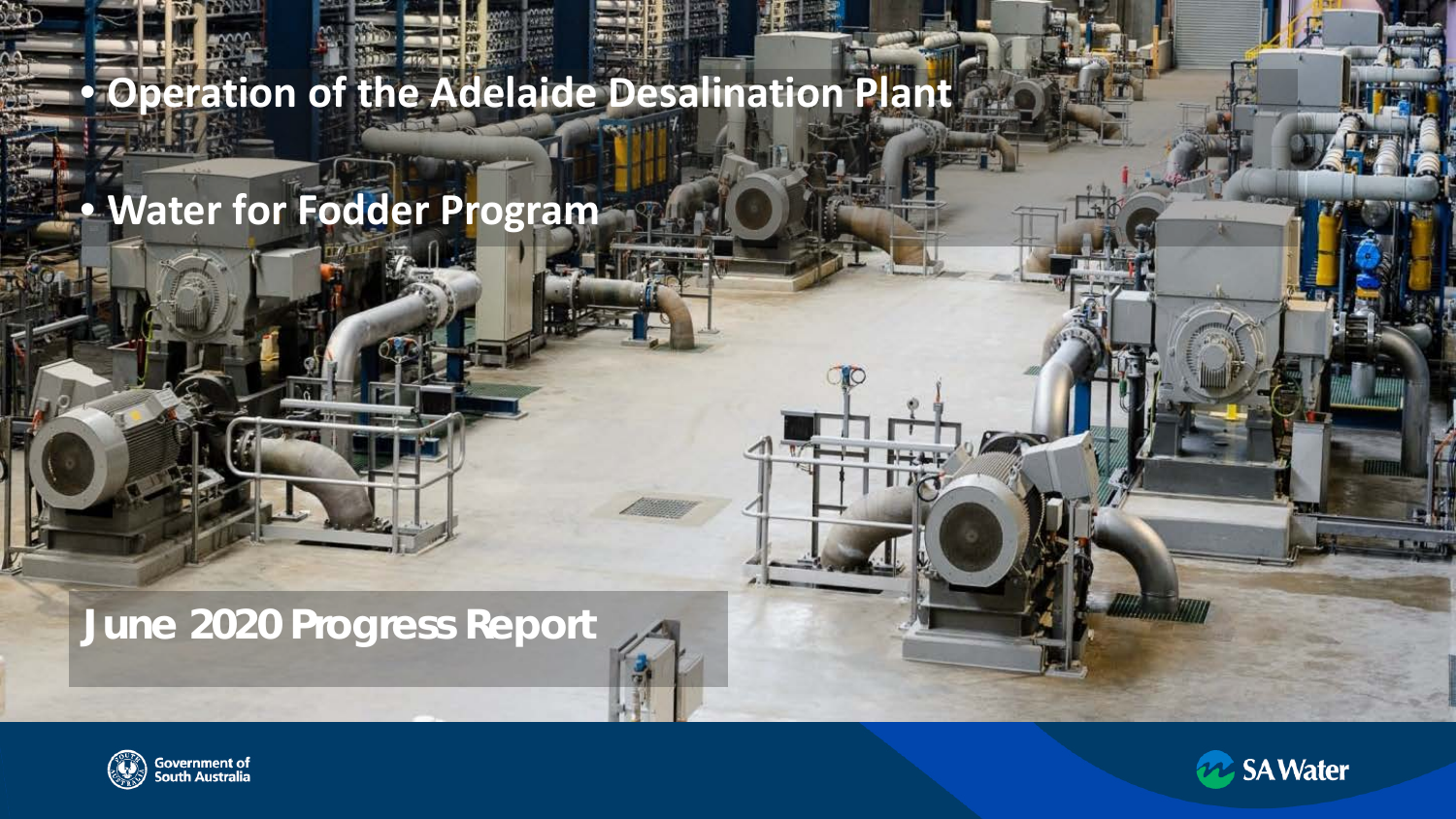# **Key Messages**

#### **Adelaide Desalination Plant (ADP) Commercial Arrangements**

- The 40 GL Stage 1 production target of the Water for Fodder Project Agreement was met on 22 June 2020.
- SA Water received the first two milestones payments of \$17m and \$11m, and now meets the requirements for a further \$2m milestone due to completion of the Stage 1 target.
- Through the Minister, the Treasurer will request ESCOSA to commence a review of the actual costs; the final payment relating to the 2019/20 year is dependent upon the finalisation of this review.

#### **ADP Operational Performance**

- The ADP ran to expectations and delivered planned production on schedule.
- Full financial year volume produced by the ADP was 40,001 megalitres (ML).
- In June production averaged 173 ML per day (58% of full capacity).
- The ADP has now entered its usual winter shutdown mode. Its restart date is dependent on continuation of the Water for Fodder scheme.

### **Water Allocation Transfers**

- The full 40,000 ML has been offered to successful applicants to the Water for Fodder scheme across SA, Victoria and NSW.
- 40,000 ML has been transferred to the Department for Environment and Water for trading to successful applicants on behalf of SA Water (as advised by the Commonwealth of Australia).
- As at 30 June 40,000 ML has been traded to successful irrigators.





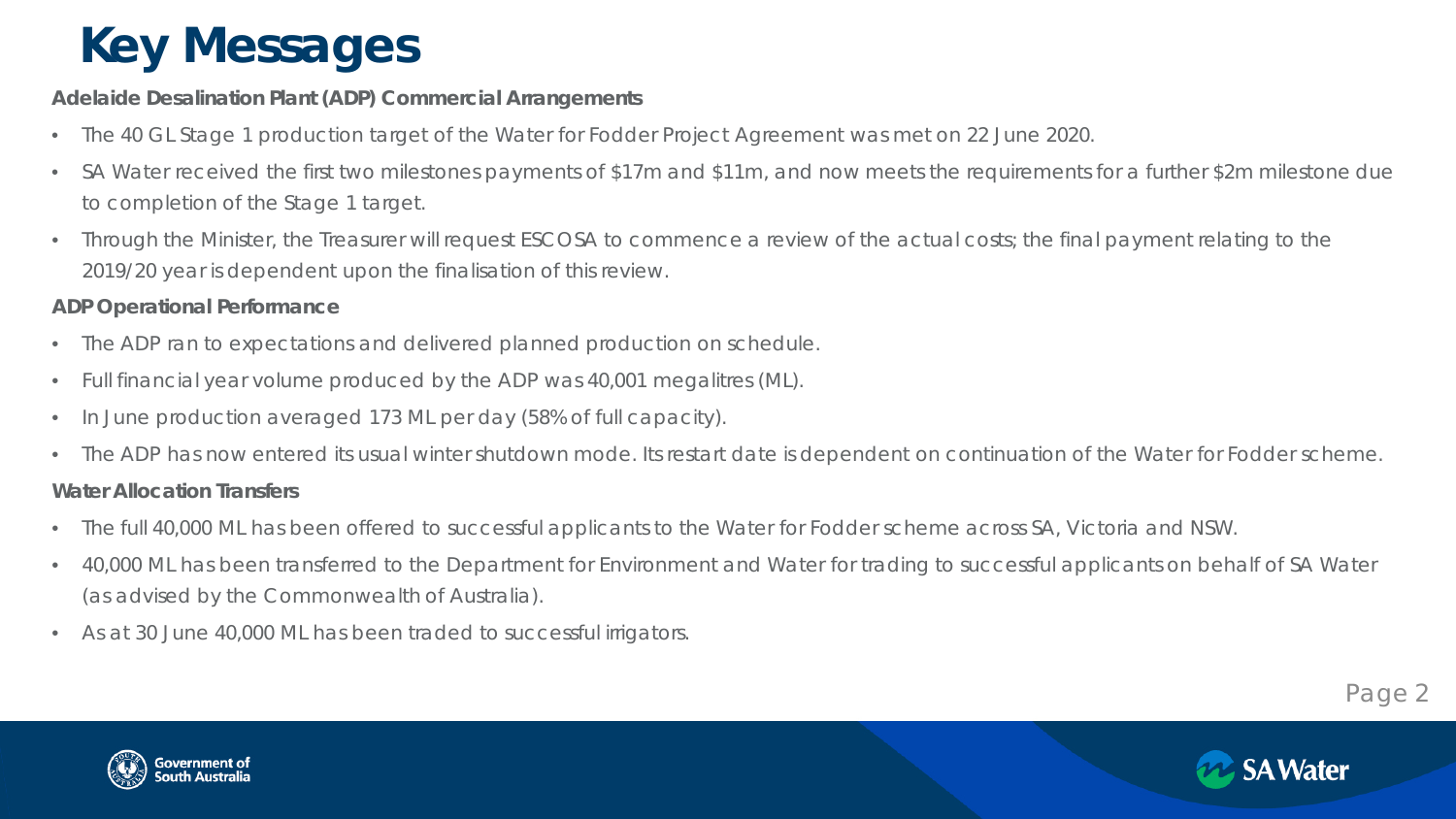## **Cumulative ADP Production**



• Production tracked closely to plan, we have now reached 100% the final 2019/20 production target.





Page 3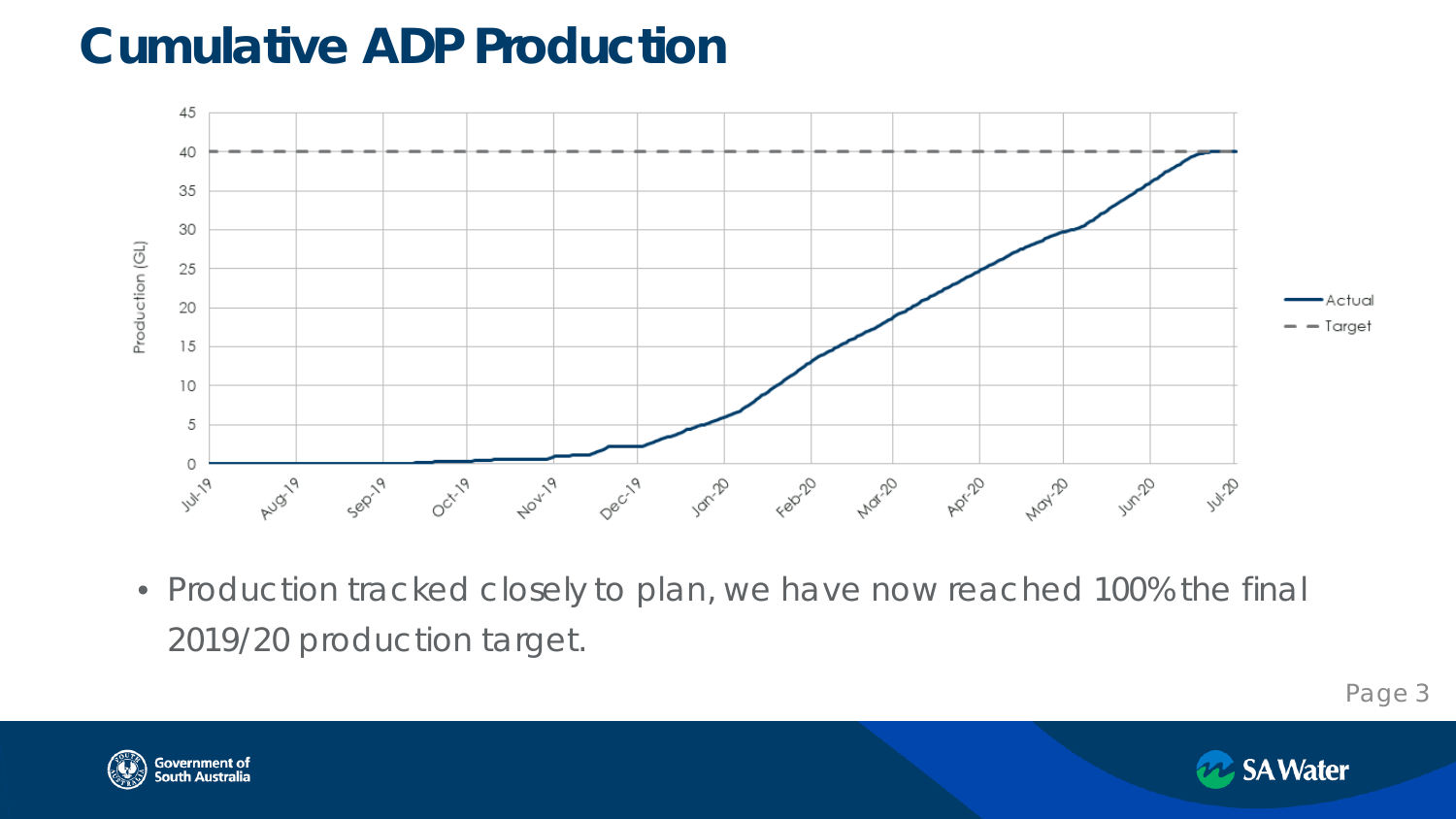## **ADP Financial Overview**

| Expenditure Item (\$'000)  | <b>Year End</b> |            |
|----------------------------|-----------------|------------|
|                            | <b>Act</b>      | <b>Bud</b> |
|                            |                 |            |
| <b>O&amp;M Service Fee</b> |                 |            |
| <b>AGL Electricity</b>     |                 |            |
| <b>Membrane Costs</b>      |                 |            |
| Management/Admin           |                 |            |
| <b>Total Expenditure</b>   | 33,845          | 32,500     |
|                            |                 |            |
| Production (ML)            | 40,001          | 40,000     |
| Marginal Cost (\$/ML)      | 846.1           | 812.5      |

- Year end costs unfavourable to budget by \$1,345,000.
- Unfavourable energy market ancillary events (Frequency Control Ancillary Services FCAS) and higher than forecast energy charges were the primary budget pressures.

Page 4